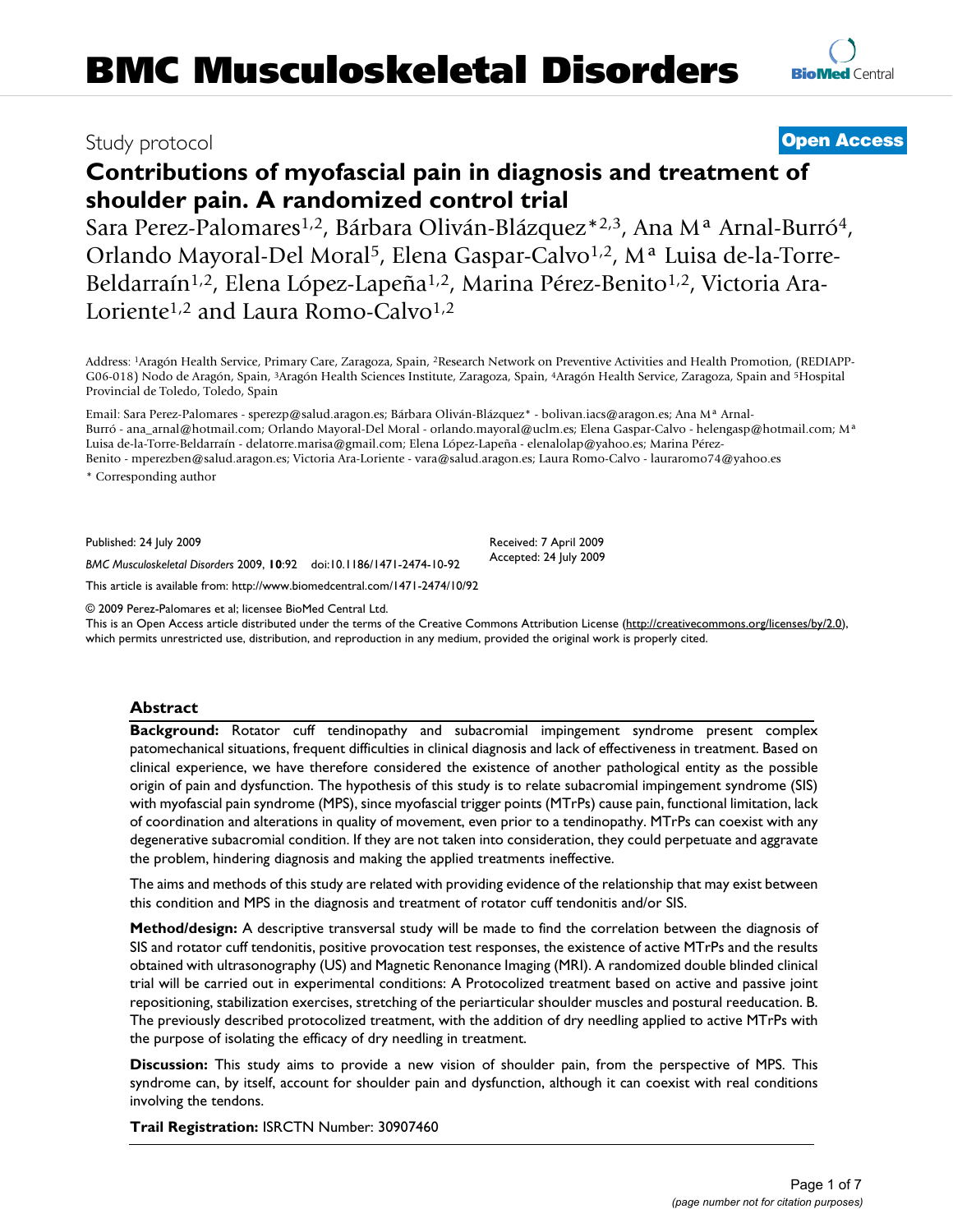# **Background**

Shoulder pain is an important cause of morbidity and has a high prevalence. It is the third most common musculoskeletal problem [1] seen in primary care consultations. Alteration of the soft or periarticular tissue is the most common cause [2-4], while bone disease, joint impairment (inflammatory or not) and joint instability [3,4] occurring to a lesser degree.

The origin of soft tissue lesions is quite varied. It can include a series of causes from subacromial or subacromiodeltoid bursitis to partial or total tearing of the rotator cuff tendon, calcific tendonitis of the rotator cuff, and tendonitis and rupture of the long biceps tendon [4-6]. Among these, the most common is found to be alterations in the rotator cuff, with SIS as the triggering physiopathological mechanism [7,8]. This is a problem regularly attended to in primary care [1,9].

Diagnosis is traditionally based on detailed history and clinical examination findings [1,4,10]. There are no conclusive tests included in the physical examination [3,11,12], the general practitioner's basic diagnostic tool, that allows obtaining an accurate diagnosis of alterations to the rotator cuf. A number of studies suggest that a diagnostic imaging test should be associated with the physical exploration [13,14]. US is a non-invasive method with a diagnostic precision [15] comparable to that of MRI for both, subacromial bursitis [13] and the different degrees of rotator cuff alteration [14,16]. Given the lack of clarity in clinical diagnosis, the existence of lesions in asymptomatic shoulders [17,18] and the scarce effectiveness of treatments [19,20], some authors consider that there may be another structure causing pain and dysfunction [21- 23].

One solid hypothesis consists of relating rotator cuff tendonitis, as the most common cause of shoulder pain [1], with myofascial pain syndrome [23-25].

Myofascial pain syndrome is associated with differentiated, linear band-like hardness of the muscle containing hyperalgesic zones called MTrPs, which cause nociceptive agents such as substance P, potassium and histamine, among many others, to be released. These agents sensitize peripheral nociceptors and nociceptive neurones in the spinal dorsal horn [26]. The MTrP can be defined as a hyperirritable nodule that elicits local and, frequently, referred pain when pressured, situated in a palpable taut band formed by skeletal muscle fibres. It can be found either in the middle part of the muscle fibres (central MTrP) or in the areas where the muscle fibres attach to the tendon (attachment MTrP) [22,26]. With regard to clinical activity, MTrPs can be active or latent. Both cause dysfunction, but only active MTrPs produce spontaneous referred pain [22].

Specific mechanical stimulation of the MTrP, either by snapping palpation of by needling, can elicit a transient and isolated contraction of the fibres of the taut band called local twitch response (LTR) [27]. Despite its specificity, for a number of reasons, such us its low interrater reliability or the difficulties to elicit it in deep muscles, LTR is not considered an essential criterion for diagnosing MTrPs, but just a confirmatory observation [27].

According to Simon's integrated hypothesis [23,28], excessive release of acetylcholine in some dysfunctional motor endplates causes a contracture responsible for the appearance of the taut band in the affected muscle. The capillaries compression caused by the sarcomere shortening reduces local blood circulation, producing ischemia. The availability of oxygen and adenosine triphosphate (ATP) decreases, causing a local energy crisis. The resulting tissue suffering induces the release of sensitizing, substances that activate nociceptors cause pain and contribute to maintaining and further aggravating the dysfunction of the motor endplate [28]. All this would explain the palpatory findings and the increase of local pain sensitivity, that are commonly used as diagnostic criteria for MTrPs [23,29].

The dysfunction produced by trigger points is characterized by muscle shortening, muscle weakness local or referred inhibition, difficulty in relaxation, lack of coordination, fatigability and delayed recovery, spontaneous pain, pain on vigorous stretching and contracting [30]. Diagnosis of MTrPs is based on physical examination. There are no routine laboratory or imaging tests that objectively substantiate their existence [23], although in recent years specific needle electromyographic examination has become a way to objectively identify MTrPs [31- 33]. Even more recently, magnetic resonance elastography [34] or Doppler US associated with US elastography [35] have shown potential to visualize the taut band or the MTrP.

There are currently different treatments for MTrPs [22,36]. The use of the mechanical stimulus of a needle to inactivate and/or eliminate the MTrP is increasing among physical therapists and other health practitioners [28,37] Since no substance is injected, the technique is commonly referred to as dry needling, and it has proven to be as effective as injection in the treatment of MTrPs by mechanically disrupting the MTrP and by activating pain control mechanisms at the spinal dorsal horn level [38].

We can see that diagnosis for SIS, rotator cuff tendonitis and MTrPs are all based mainly on medical history and physical examination [4,10,28].

Some provocation tests to provide evidence of tendonitis are not specific, since they consist of inducing a selective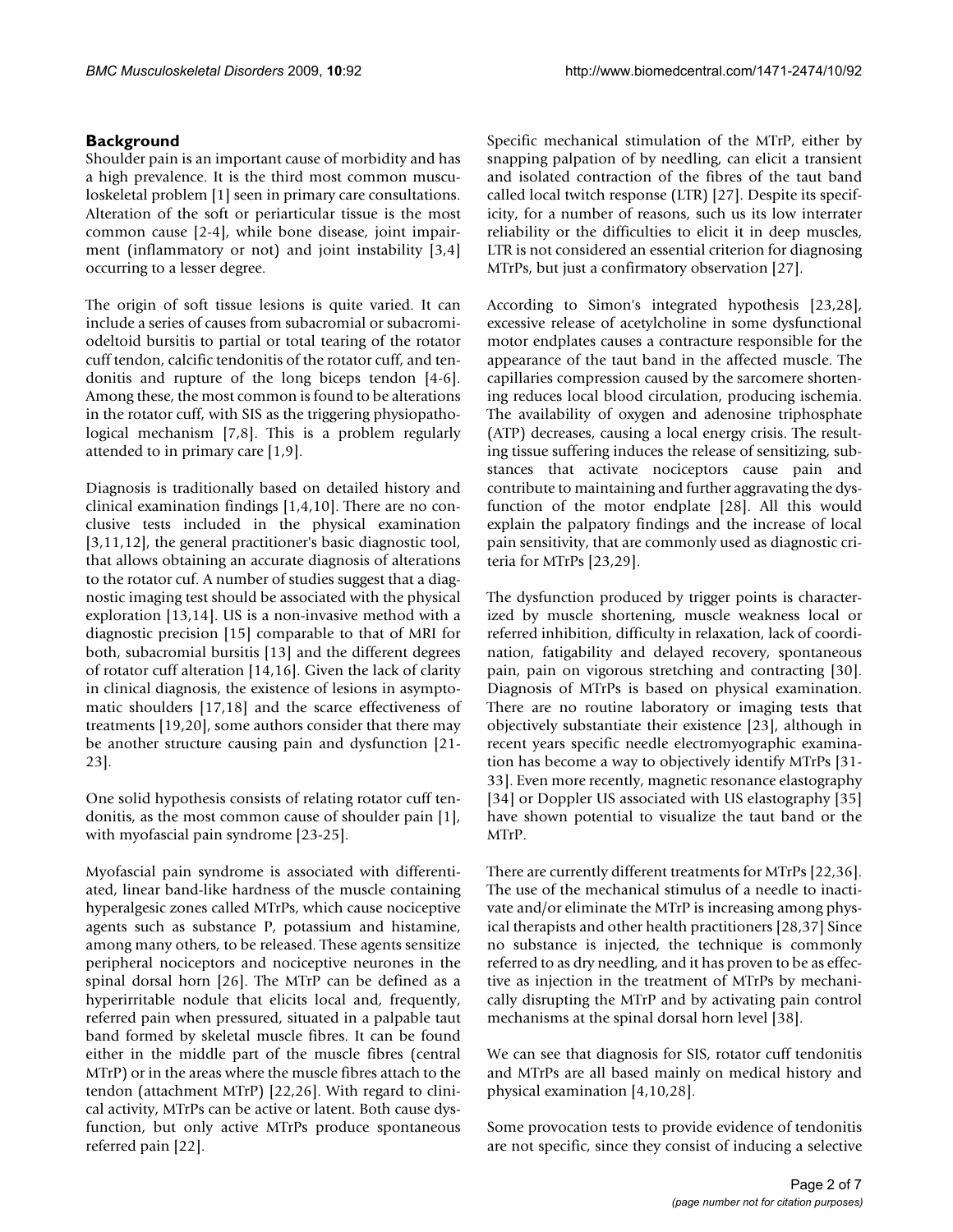contraction of the muscle being tested and waiting for the pain response [10], which might also give positive results in case that muscle harboured a central MTrP, for pain (either local or referred) on contraction is also a common clinical feature of MTrPs [22,30].

In fact, we can find MTrPs that are prior to tendonitis [39,40]; they can coexist with all degenerative tendinopathy situations.

In short, we are faced with a pathological entity where suffering and degeneration are observed in the group of rotator cuff tendons caused by the impingement phenomenon, in which physiological movement is lost from lowering the humeral head [8] and the correct movement of the scapula [22]. By considering neuromuscular control as a key part of active movement, we are attempting to justify how a number of muscles affected by MTrPs can alter quality of movement, even before tendonitis occurs. MTrPs can coexist with all degenerative subacromial conditions, and perpetuate and aggravate the problem. They hinder diagnosis and render the given treatments ineffective.

# *AIMS*

The aims and design of the study cover two aspects: diagnosis and treatment of SIS and rotator cuff tendonitis.

## *AIMS Regarding Diagnosis*

- Identification of any correlation between the existence of active MTrPs and SIS and rotator cuff tendonitis.

- Identification of any correlation between the results of provocation tests for SIS and the existence of active MTrPs.

- Evaluation of the diagnostic reliability of provocation tests for SIS, using MRI and US as standard tests.

- Evaluation of the diagnostic reliability of physical exploration for active MTrPs, using US as a standard evidence.

# *AIMS Regarding Treatment*

- Evaluation of the efficacy of dry needling of active MTrPs in the treatment of SIS and rotator cuff tendonitis compared to habitual clinical protocols.

# **Design**

The project outline is as follows (figure 1):

# *In Relation to Diagnosis*

Design: Transversal descriptive study

Study subjects: Patients belonging to 5 health centres in the city of Zaragoza (Spain) over the age of 18 who are diagnosed with rotator cuff tendonitis and/or SIS by a general practitioner (GP) and who give their consent after being informed about participation in the study. The minimum number of patients to be recruited is 132.

Inclusion criteria:

- Diagnosis of rotator cuff tendonitis and/or SIS by GP.

- Functional limitation and pain above 50% of the range of movement in flexion, abduction, and elevation in the scapular plane.

Exclusion criteria:

- Previous surgery for SIS

- Great limitation, pain or sudden loss of strength after suffering a traumatism that suggests another serious condition.

- Other red flag signs indicating systemic disease.

- Inability to attend intervention sessions or refusal to participate.

Study variables related to diagnosis are shown on the table 1:

The following confusion variables will be controlled: osteophytes on the lower face of the acromion, existence of latent trigger points on serratus anterior, biceps braquialis and both pectoralis, sports activity and occupation involving lifting of upper limbs above 90° of flexion or abduction.

Data analysis: a descriptive analysis will be made of the defined variables followed by a bivariate analysis by means of Pearson's r, Spearman's rho or Kendall's tau-b correlations. Multivariate analysis will be performed using logistic regression, including the variables that had a significant result in the bivariate analysis. A correlation will be established between diagnosis of SIS and rotator cuff tendonitis, positive provocation tests, existence of active MTrPs and the diagnostic results obtained with US.

# *In Relation to Treatment*

## *Design: Random clinical trial*

The subjects included in the study will be randomized (with a hidden sequence) to two sets of experimental conditions:

1. – Protocolized treatment based on active and passive joint repositioning, stabilization exercises, stretching of the periarticular shoulder muscles and postural reeducation.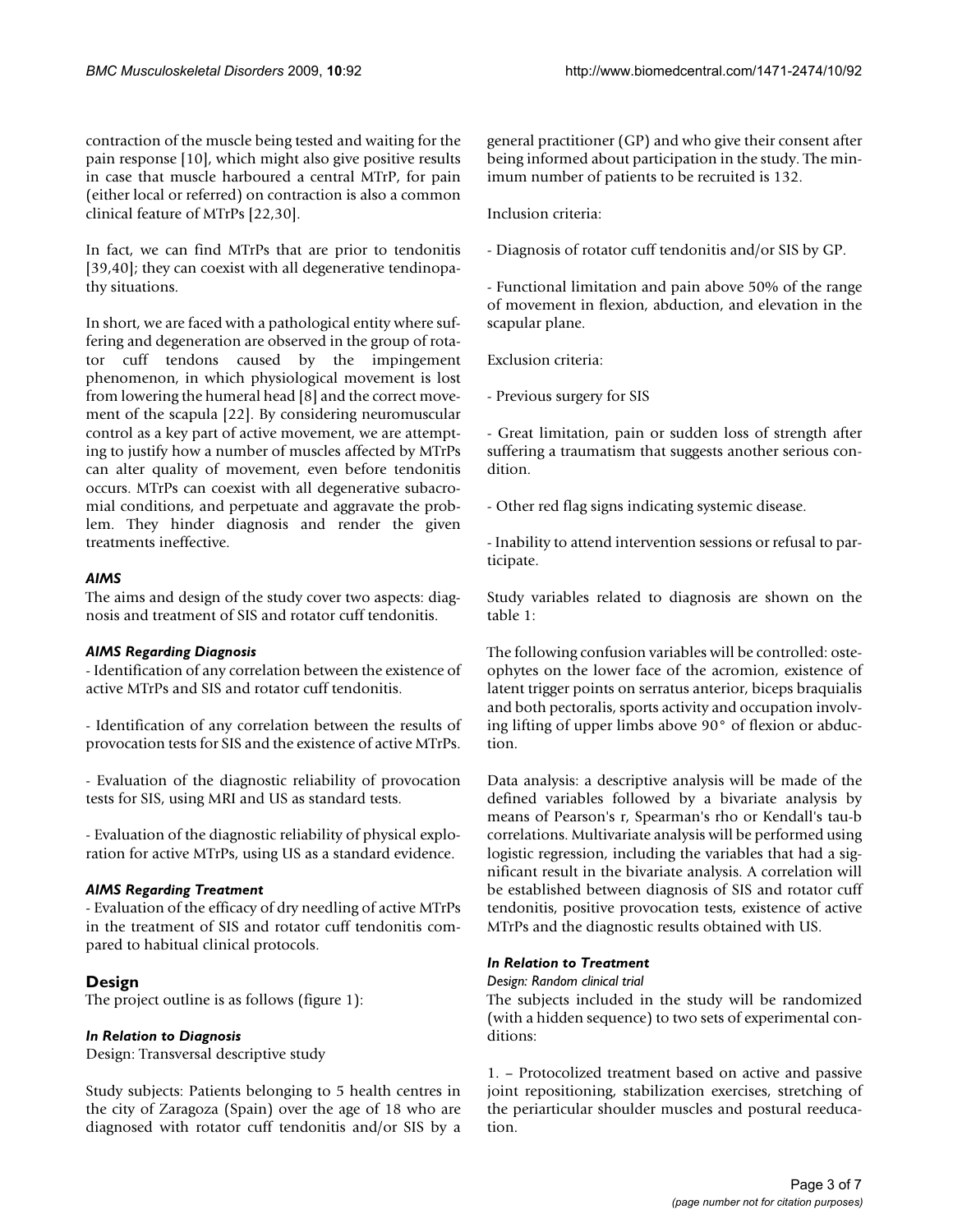

## **Figure 1 Recruitment and project outline**.

2. – The previously described protocolized treatment with the addition of dry needling of active MTrPs on the supraspinatus, infraspinatus, subscapularis and teres minor muscles using Hong's fast-in and fast-out technique, once for each active MTrP and accompanied by a cold spray to reduce the painful post-needling sensation. Only one needling will be performed in each session with an interval of 8 days between sessions.

The purpose of these treatment methods is to isolate the efficacy of dry needling in the treatment of rotator cuff tendonitis and/or SIS.

Training and standardization sessions will be held for both protocols so that the intervention will be the same for all subjects in the study.

The treatment will consist of 10 physiotherapy sessions and the measuring of dependent variables will be made during the initial visit and at the end of the treatment. The final and follow-up measuring will be performed by a blind evaluator.

The sample size is 132 patients (with and error of 0.05 and a power of 80%, if a correlation of 0.25 of the sample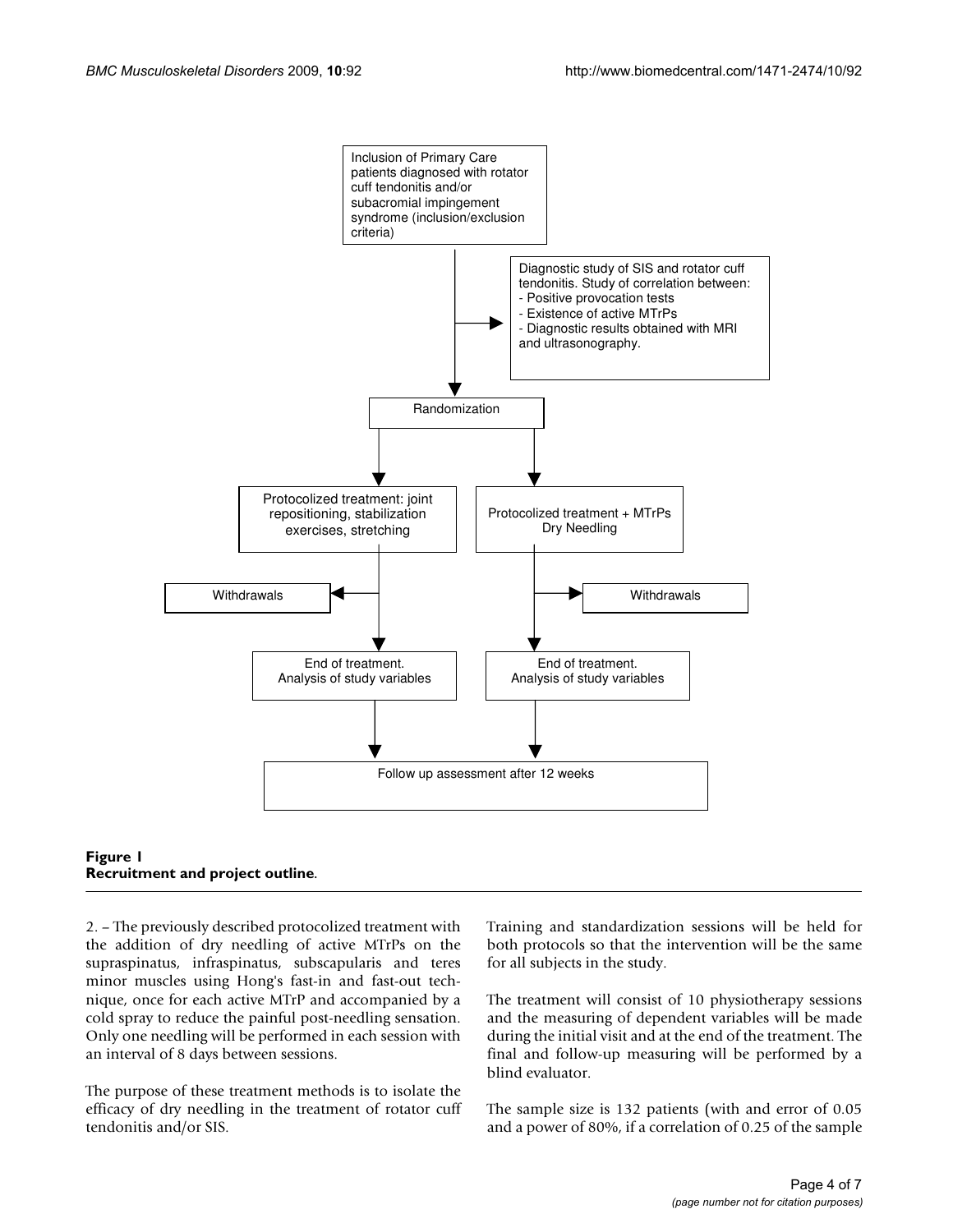#### **Table 1: Study Variables Related to Diagnosis**

| General variables                        | Age                                    |  |
|------------------------------------------|----------------------------------------|--|
|                                          | Sex                                    |  |
|                                          | Occupation                             |  |
| Pain history                             | Period of evolution                    |  |
|                                          | Background                             |  |
| <b>Previous treatments</b>               | Drug type                              |  |
|                                          | Period administered                    |  |
|                                          | Evolution with medication              |  |
| Elevation in the scapular plane          | Score on Visual Analogical Scale (VAS) |  |
|                                          | Location of pain                       |  |
| Joint restriction (digital inclinometer) | Flexion-extension movements            |  |
|                                          | Abduction-adduction movements          |  |
|                                          | Lateral-medial rotation movements      |  |
| <b>Constant Test</b>                     |                                        |  |
| Provocation tests                        | Neer manoeuvre                         |  |
|                                          | Jobe's test                            |  |
|                                          | Hawkins test                           |  |
|                                          | Yocum test                             |  |
|                                          | Patte's test                           |  |
|                                          | Gerber test                            |  |
|                                          | Drop arm test.                         |  |
|                                          | Painful arc test                       |  |
| MTrP existence by means of:              | Physical examination                   |  |
|                                          | Ultrasonography                        |  |

size is taken to be 120 patients; expecting a 10% attrition, the necessary sample size would be 132 patients). The patients will be randomized to include 66 subjects in each therapy method.

The study variables related to treatment are shown on the table 2:

## **Data analysis**

- Multiple variance analysis techniques to evaluate the differences between pre- and post-treatment values in dependent variables for both groups. The variables with significant basal moment differences between both groups (despite randomization) that may constitute a factor of confusion will be controlled.

- Multivariate analysis to determine the influence of the treatment programme on the evolution of symptoms. Routinely used techniques in clinical trials will be employed, such as intention to treat (to manage withdrawals from either group) and survival curves, among others.

#### *Ethical Aspects of the Study*

The study follows the standards of the Helsinki Declaration on good clinical practices and will be carried out with the approval of the Ethics Committee of Aragón.

- Patients will be required to give informed consent as a condition to participate in the study. After the completion of the study, GPs will be informed of their patients' diagnoses, existing active MTrPs and their evolution.

- Researchers taking part in the study will be required to sign a Confidentiality Agreement in which they agree to follow the procedures established in the project.

- Any information allowing patients to be identified will be encrypted for storage.

## **Discussion**

This study aims to provide a new vision of shoulder pain, from the perspective of MPS, a syndrome that can account for shoulder pain and dysfunction by itself, but which is perfectly compatible with the coexistence of real conditions affecting the tendons.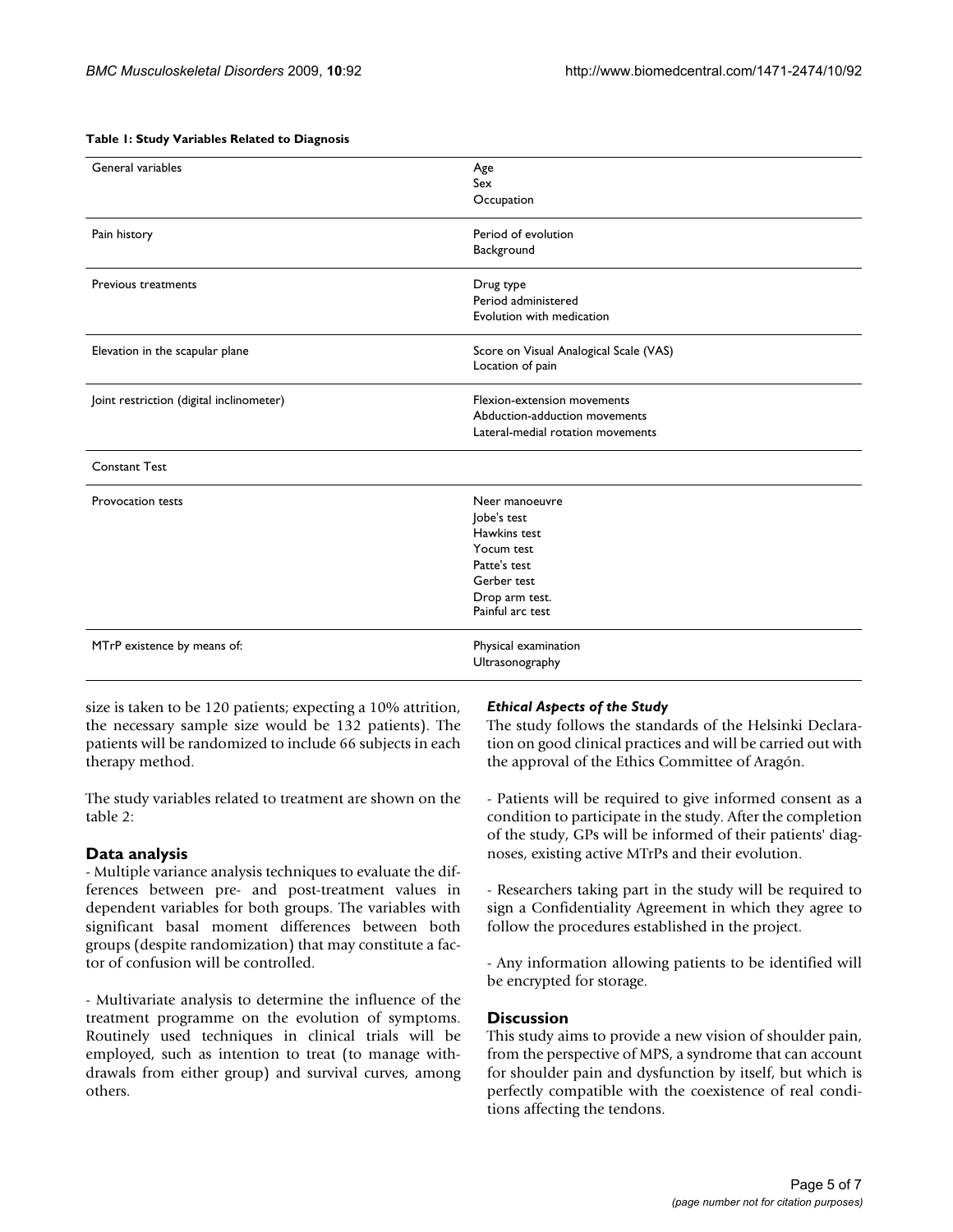| <b>INDEPENDENT VARIABLE</b>                      | <b>DEPENDENT VARIABLE</b>                           |                                   |
|--------------------------------------------------|-----------------------------------------------------|-----------------------------------|
| <b>THERAPY METHOD</b>                            | Joint restriction by                                | Flexion-extension movements       |
|                                                  | digital inclinometer                                | Abduction-adduction movements     |
|                                                  |                                                     | Lateral-medial rotation movements |
| A. Protocolized treatment                        | Pain on elevation in the scapular plane             | VAS scoring                       |
|                                                  |                                                     | Location of pain                  |
| B Protocolized treatment + dry needling of MTrPs | Function<br><b>Constant Test</b>                    |                                   |
|                                                  | Existence of active<br><b>MTrPs</b><br>by algometry | Supraspinatus                     |
|                                                  |                                                     | Infraspinatus                     |
|                                                  |                                                     | Subescapularis                    |
|                                                  |                                                     | Teres minor                       |

#### **Table 2: Study Variables Related to Treatment**

As previously mentioned, shoulder pain is an important cause of morbidity with a high prevalence, and a diverse and confusing background from a diagnostic perspective. GPs lack sufficient tools for its diagnosis, since it is based on a clinical examination, without conclusive tests and with few complementary tests, and its treatment (low effectiveness of the treatments described in the literature). This study aims to confirm the information obtained from the very limited literature found on the specificity and sensitivity of the provocation tests the examinater has available. Complex diagnosis complicates treatment, which is fundamental if chronicity and surgery want to be avoided.

Confirmation of the existence of active MTrPs in shoulder pain by means of their visualization with a simple diagnostic technique would allow diagnosis and, consequently, treatment to be improved.

#### **Competing interests**

The authors declare that they have no competing interests.

#### **Authors' contributions**

SP has made contributions to conception and design of the study, coordination work, and acquisition of data. BO has participated in the conception and design of the study and performed the statistical data base. AA has collaborated with the diagnostic imaging. OM has revised the manuscript, contributed with important intellectual content and has given final approval of the version to be published. EG has carried out the acquisition of data. MaLD has carried out the acquisition of data. EL has carried out the acquisition of data. MP has carried out the acquisition of data. VA has carried out the acquisition of data and LR has carried out the acquisition of data. All authors read and approved the final manuscript.

#### **Acknowledgements**

The study will be funded by a grant from the Carlos III Health Institute of the Spanish Ministry of Health and Consumption (FIS n° PI07/90924)

We thank "Red de Investigación en Actividades de Prevención y Promoción de la Salud" (Research Network on Preventive Activities and Health Promotion) (REDIAPP-G06-018), Nodo de Aragón, for its support in the development of this study.

#### **References**

- 1. Mitchell C, Adebajo A, Hay E, Carr A: **Shoulder pain: diagnosis and management in primary care.** *Clinical review BMJ* 2005, **331:**1124-1128.
- 2. Dinnes J, Loveman E, McIntyre L, Waugh N: **The effectiveness of diagnostic test for the assessment of shoulder pain due to soft tissue disorders: a systematic review.** *Heath Technology Assessment* 2003, **7:**29.
- 3. Calis M, Akgün K, Birtane M, Karacan I, Calis H, Tüzün F: **[Diagnostic](http://www.ncbi.nlm.nih.gov/entrez/query.fcgi?cmd=Retrieve&db=PubMed&dopt=Abstract&list_uids=10627426) [values of clinical diagnostic tests in subacromial impinge](http://www.ncbi.nlm.nih.gov/entrez/query.fcgi?cmd=Retrieve&db=PubMed&dopt=Abstract&list_uids=10627426)[ment syndrome.](http://www.ncbi.nlm.nih.gov/entrez/query.fcgi?cmd=Retrieve&db=PubMed&dopt=Abstract&list_uids=10627426)** *Ann Rheum Dis* 2000, **59:**44-47.
- 4. Arnalich Jiménez MB, Sánchez Parera R: **Guías Clínicas.** 2003, **3(10):** [[http://www.fisterra.com/guias2/hombro.asp\]](http://www.fisterra.com/guias2/hombro.asp).
- 5. Frost A, Robinson M: **The painful shoulder.** *Surgery* 2006, **24:**363-367.
- 6. Iagnocco A, Filippucci E, Meenagh G, Delle Sedie A, Riente L, Bombardieri S, Grassi W, Valesini G: **[Ultrasound imaging for the](http://www.ncbi.nlm.nih.gov/entrez/query.fcgi?cmd=Retrieve&db=PubMed&dopt=Abstract&list_uids=16539812)**